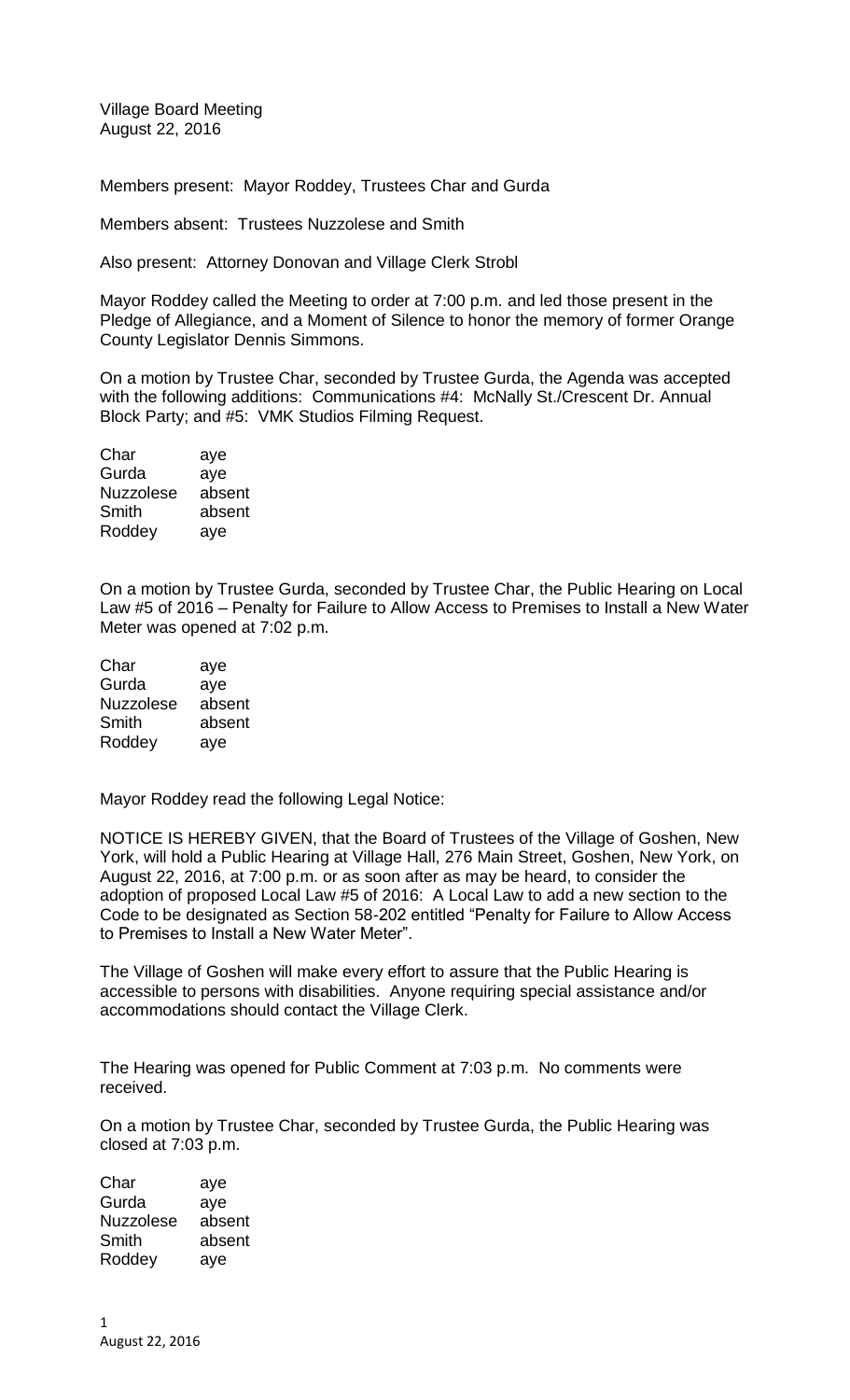On a motion by Trustee Gurda, seconded by Trustee Char, the Minutes of the August 8, 2016 Village Board Meeting were accepted as submitted.

| Char             | aye    |
|------------------|--------|
| Gurda            | aye    |
| <b>Nuzzolese</b> | absent |
| Smith            | absent |
| Roddey           | aye    |

## **Communications**

Mayor Roddey read letters from the Governor's Traffic Safety Committee announcing the awarding of grants to participate in the Child Passenger Safety Program, and the Bicycle Safety Awareness Program. The Mayor commended the Police Department and Sgt. Rich for obtaining the grants.

Mayor Roddey reviewed a request from Chairman Alfred Turi of the Goshen Fire District for the Board to waive the fee for a Zoning Board of Appeals application.

On a motion by Trustee Char, seconded by Trustee Gurda, the request was approved.

| aye    |
|--------|
| aye    |
| absent |
| absent |
| aye    |
|        |

A request from the Goshen Public Library and Historical Society for waiver of fees required in submitting construction plans before the Village Planning Board was tabled for review by the Village Attorney.

Mayor Roddey read a letter from resident Terry Escobar, requesting a street closing for the 27<sup>th</sup> annual McNally Street and Crescent Drive block party on Sunday, September 18, 2016.

On a motion by Trustee Char, seconded by Trustee Gurda, the request was approved.

| Char             | aye    |
|------------------|--------|
| Gurda            | aye    |
| <b>Nuzzolese</b> | absent |
| Smith            | absent |
| Roddey           | aye    |

Mayor Roddey read a letter from VMK Studios requesting to shoot a music video at the "Keys of Goshen" piano located at the Village square, from September  $16<sup>th</sup> - 18<sup>th</sup>$ .

On a motion by Trustee Gurda, seconded by Trustee Char, the request was approved.

| Char             | aye    |
|------------------|--------|
| Gurda            | aye    |
| <b>Nuzzolese</b> | absent |
| Smith            | absent |
| Roddey           | aye    |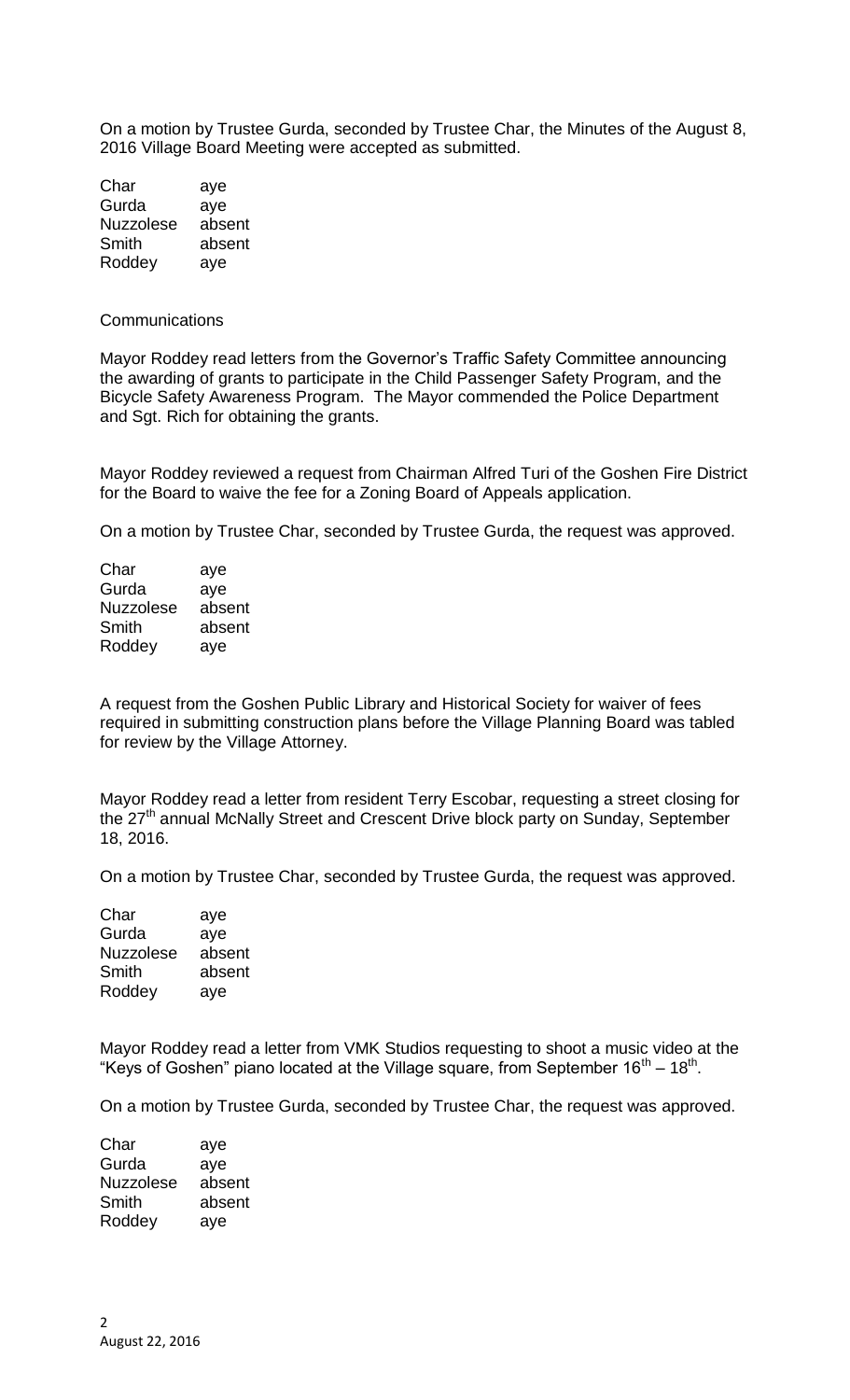Items of Business

The Board reviewed a recommendation from Superintendent Birney to accept the lowest of four quotes for the re-painting of DPW truck 9.

On a motion by Trustee Char, seconded by Trustee Gurda, the Board voted to accept the quote of \$5,950.00 from Chets Garage Inc.

| Char      | aye    |
|-----------|--------|
| Gurda     | ave    |
| Nuzzolese | absent |
| Smith     | absent |
| Roddey    | aye    |

Trustee Char moved the following, which was seconded by Trustee Gurda:

**WHEREAS,** the Village of Goshen has received three bid proposals for the Wastewater Treatment Plant Oxidation Ditch #2 Sludge Transfer and Removal Project; and

**WHEREAS,** the lowest bid, in the amount of \$51,500, was received from TAM Enterprises; and

**WHEREAS,** James M. Farr, P.E., Principal of Farr Engineering, has determined through reference checks that the contractors are equipped and the performance records are satisfactory for completion of this type of project;

## **NOW, THEREFORE,** it is hereby

**RESOLVED,** that the Wastewater Treatment Plant Oxidation Ditch #2 Sludge Transfer and Removal Project be awarded to TAM Enterprises.

| Char             | aye    |
|------------------|--------|
| Gurda            | ave    |
| <b>Nuzzolese</b> | absent |
| Smith            | absent |
| Roddey           | aye    |

On a motion by Trustee Char, seconded by Trustee Gurda, the Board of Trustees of the Village of Goshen hereby adopts Local Law #5 of 2016, a Local Law to add a new section to the Code to be designated as Section 58-202 entitled "Penalty for Failure to Allow Access to Premises to Install a New Water Meter".

| aye    |
|--------|
| aye    |
| absent |
| absent |
| aye    |
|        |